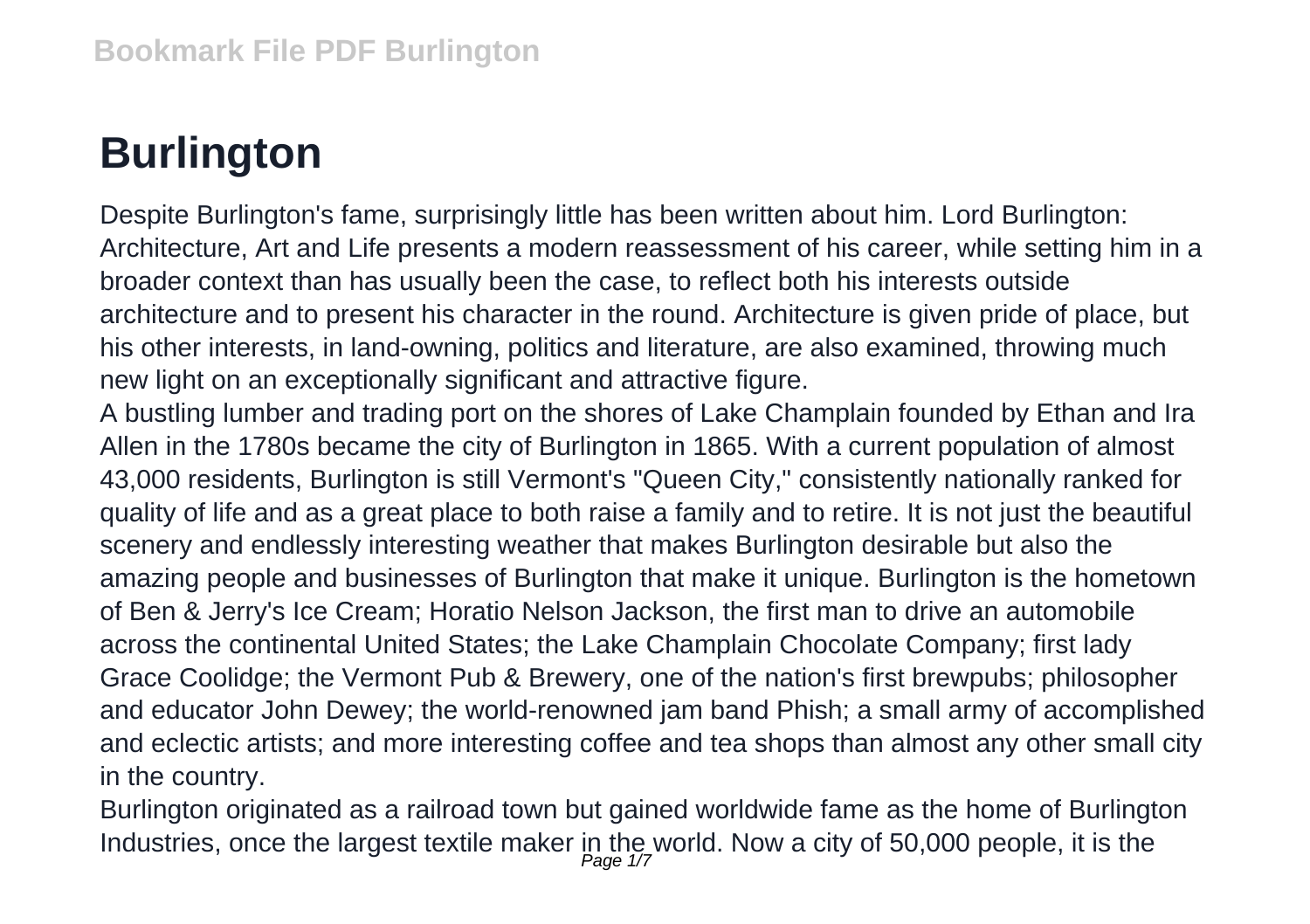national headquarters of Laboratory Corporation of America, the second largest medical testing laboratory in the nation.

Alliance has been a railroad center ever since the Burlington Railroad established the city in 1888 while pushing tracks into the vast, open regions of Nebraska, South Dakota, Wyoming, Colorado, and Montana. As a hub for trains carrying a variety of agricultural and mining products to market, Alliance became headquarters in 1902 for the large and geographically diverse area of Burlington train operations called the Alliance Division. For 86 years, the Alliance Division controlled much of the region s rail traffic. Despite the loss of its division point status in 1988, Alliance continues to have its fortunes closely tied to the railroad, now known as the Burlington Northern & Santa Fe. Today, the BNSF funnels large numbers of coal trains through the city while transporting Power River Basin coal to power plants across the nation." The picturesque waters of the Mullica and the Delaware River belie the dark past of Burlington County. Legends of ghosts and spirits are all that remain of this troubled history. A blue ghost sings in the piano room of the Barclay Haines Homestead on the banks of the beautiful Rancocas. The Burlington County Lyceum of History and Natural Sciences in Mount Holly houses some most unnatural "artifacts." Riverside's eerie Keystone Watch Case Tower, just thirteen miles north of Philadelphia, stands as a reminder to the lives lost in the harsh course of industrialization in the area. Join local legends expert Jan Lynn Bastien as she explores the haunted history of Roebling, Pemberton, Eastampton and other Burlington County communities.

A rural town located in Northern Kentucky, Burlington has functioned as the miniature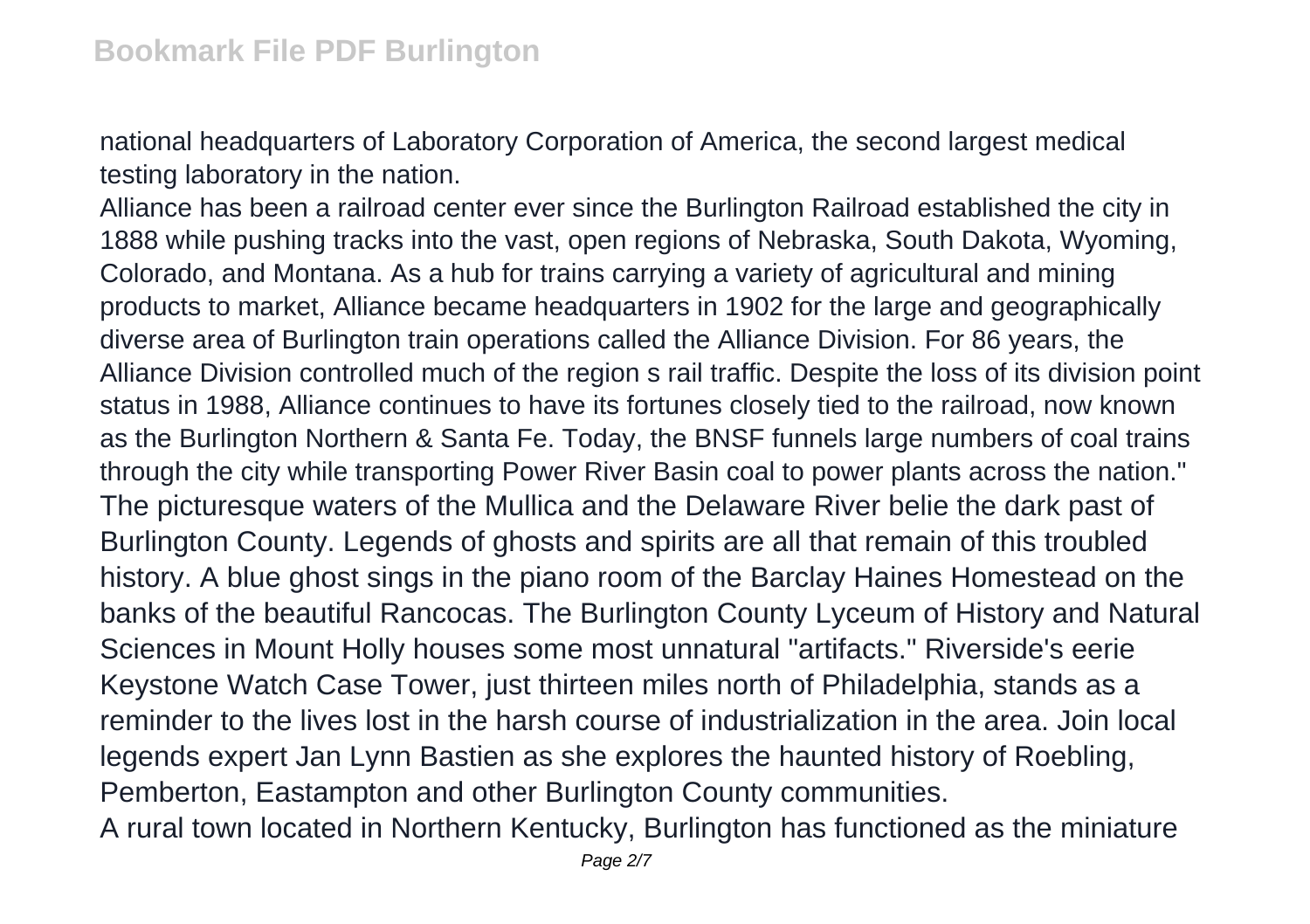capital city of Boone County since 1799. As the county seat, Burlington hosts all of the functions of county government, along with the businesses, schools, and churches that make it a vibrant community. Burlington now lies at the heart of one of the fastest growing counties in the nation, which has seen unprecedented growth over the last two decades. Even so, many of the elements that make Burlington such a wonderful example of a rural county seat remain evident today. The images presented here express the rich history of Burlington, which is unique in many ways but also reminiscent of a typical American small town. Collected for the first time are photographs of the institutions, places, and events that have defined life in Burlington for more than 200 years. Most important are the people who quickly left their mark on this hard-working farming community, including Kentucky's first woman sheriff, a celebrated Kentucky folk artist, and three inventors, one of whom was known as "Burlington's Cornfield Edison" and who left behind many enduring photographs of this Kentucky county seat.

BurlingtonArcadia Publishing

For a century the 'Burlington Magazine' has maintained a high reputation for authoritative writing on art history.

Known as Shawshin by the Native Americans who originally inhabited the region, the town of Burlington has a rich history dating to Colonial and Revolutionary War days. Drawing upon the John Fogelberg collection, the Burlington Historical Commission collection, and the Crawford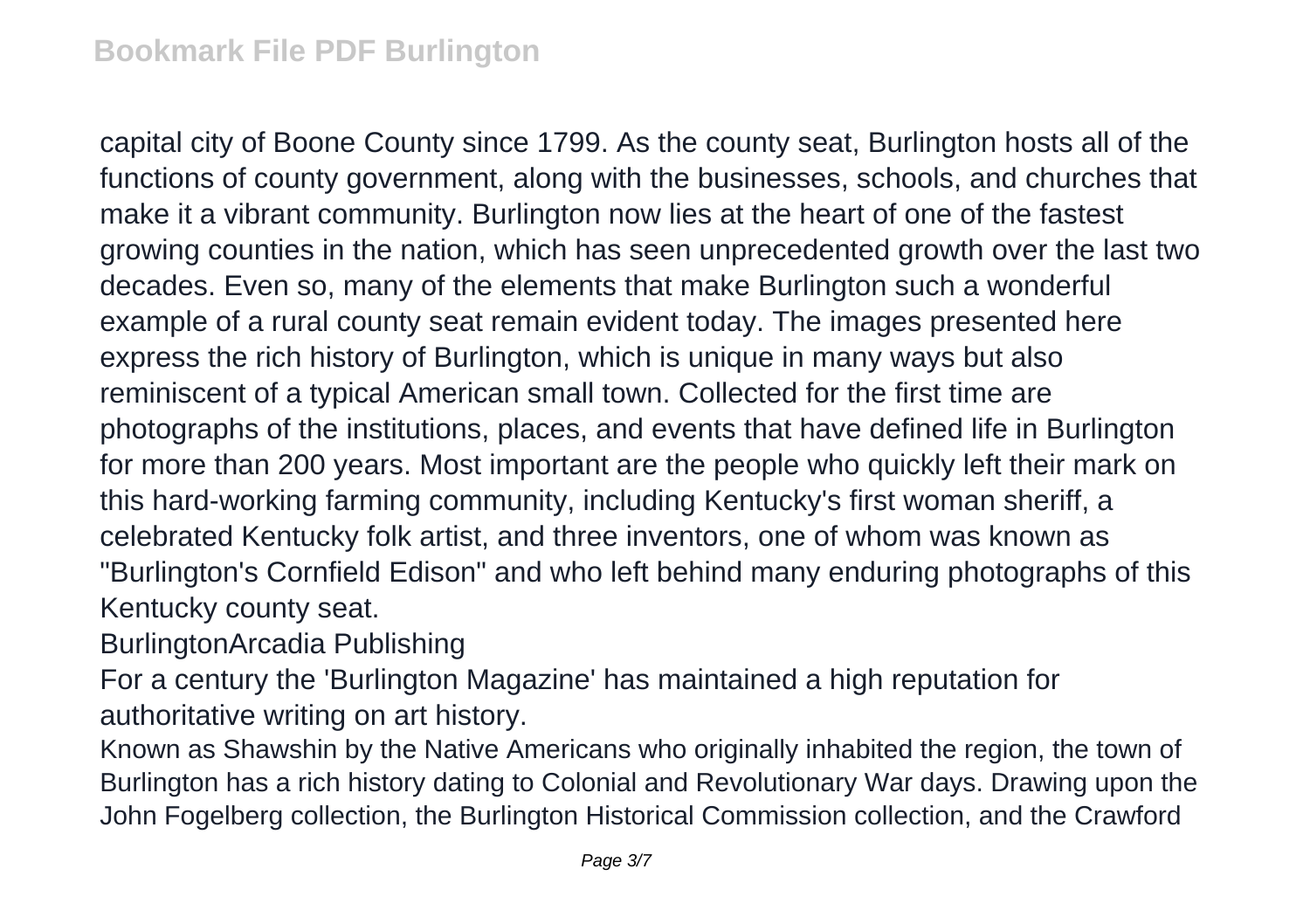collection of photographs, now housed in the Burlington Archives, this book presents a vision of Burlington that few will recognize. In Burlington, you will see the people, places, and events that are known today only as legends or place-names. Meet Marshall Simonds, whose generous gift in 1905 gave the town a beautiful park and Burlington Common, as well as its first high school. Experience how townspeople used to celebrate the Fourth of July with a large bonfire on the hill at Simonds Park. Learn of mysteries and disasters, such as the collapse of the parsonage building on the town common after a move in 1956. Explore the historic homes and the buildings and early businesses, which feature scenes from the Reed Ham Works to aerial views of the emerging Burlington Industrial Park. See the images of the Walker, Crawford, and Skelton farms, which showcase the town's fast-disappearing agricultural history. Burlington, settled in 1642 and incorporated in 1799, began as a quiet farming community. For the first 100 years after the town's founding, no fire department existed, and by 1900, many important buildings had tragically been lost to fires. The loss of these historic landmarks prompted the beginning of a group of volunteer firefighters that protected the town until the first full-time fire department's establishment in 1951. Over the years, the department expanded to meet the demands of the town's rapid growth. Today the fire department consists of professionals constantly striving to improve the department and committed to serving the people of Burlington.

Burlington has welcomed local farms, breweries and distilleries with open arms. The Queen City fosters a unique culture around beer and farm-to-table cuisine. Daniel Standiford established the city's first brewery in 1880. Prohibition ushered in a dry era that remained for more than a century until Greg and Nancy Noonan fought the law and established Vermont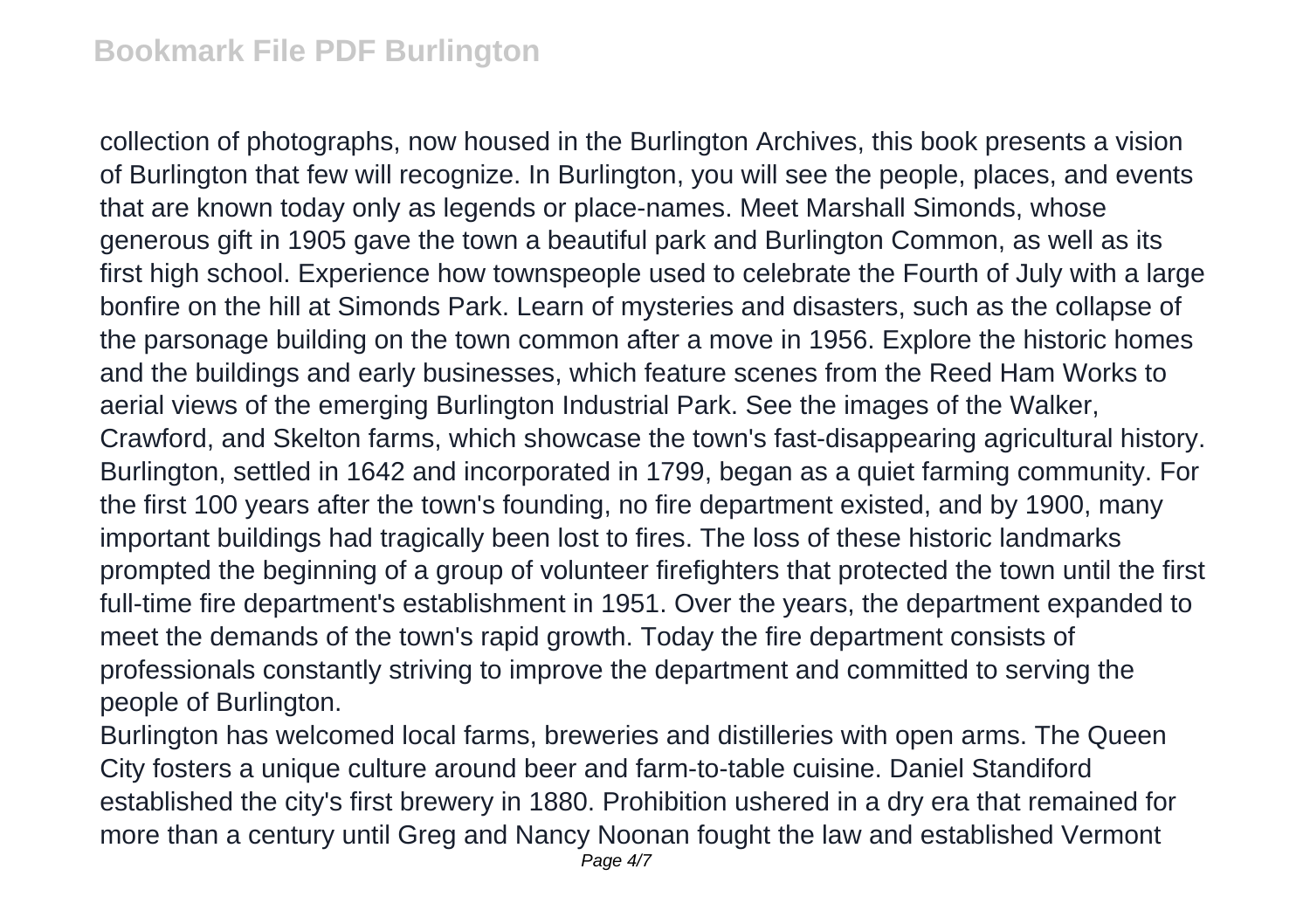Pub & Brewery in the late 1980s. Since then, breweries have popped up, from nationally recognized Magic Hat down to the city's first blendery, House of Fermentology. Authors Adam Krakowski and Jeff S. Baker II explore Burlington's sudsy history from early newspaper clippings to modern-day tastemakers, along with some delicious recipes. Nestled in the southeastern corner of Wisconsin, Burlington originally blossomed from industrial roots. The city was settled in 1836 by Easterners seeking waterpower for mills at the junction of the White and Fox Rivers. Over the years, the city has grown to attract a wide variety of business, tourism, and families. In the years leading up to the Civil War, Burlington area residents provided hiding places on the Underground Railroad under the leadership of abolitionist Dr. Edward G. Dyer. In the late 1800s, the nearby lakes began attracting summer visitors from Milwaukee and Chicago. Today, the city is home to a Nestle Co. chocolate plant and hosts an annual chocolate festival, earning it the name "Chocolate City." In the early 1970s, the quiet Ohio village of New Burlington was abandoned to allow

construction of a dam.

As Burlington grew into a city out of wilderness, more citizens meant more opportunities for crime. Horse thefts, murders and drunken brawls swamped the young and prosperous city. Those misdeeds inspired the first officers of what would become the Burlington Police Department to serve and protect. Step behind the scenes of the Griwold murder case, the Mad Riot of 1898 and the murder of Officer James McGrath. Glimpse the dangers of police work and the shared human experiences of the city's officers and the citizens they serve. Burlington Police Department detective Jeff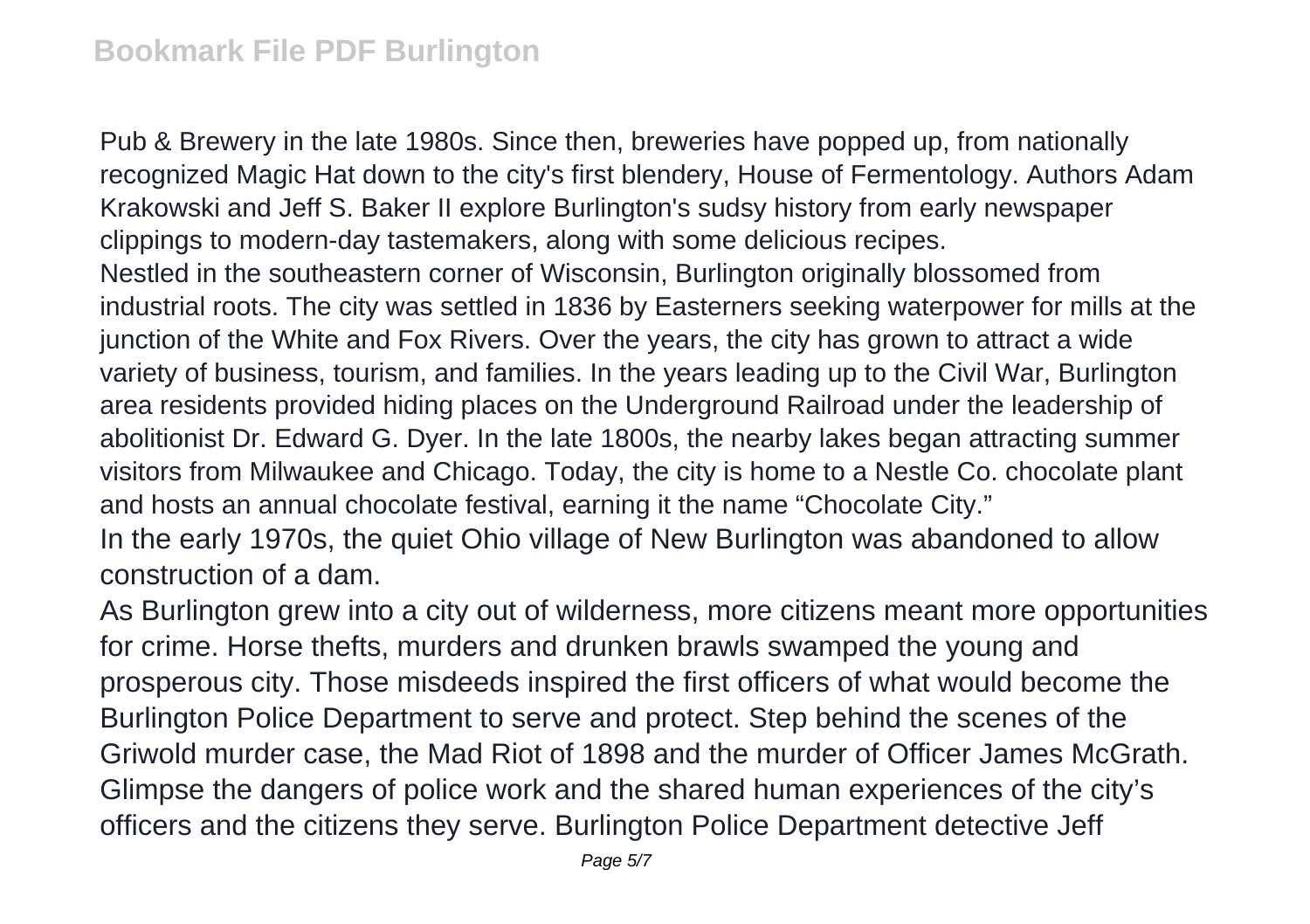Beerworth explores the nature of crime and justice in the Queen City.

Burlington Firefighting richly illustrates the triumphs and tragedies, the hauntings and secrets of the Burlington Fire Department. Originating as a series of bucket brigades, the fire department developed from competing companies that served as elite social clubs into a professional organization that was incorporated in 1895. The transitions from hand-drawn to horse-drawn carts and pumpers to steam engines and motorized trucks largely shaped the evolution of firefighting in Vermont as a whole. In Burlington Volume II, authors Mary Ann DiSpirito and David Robinson continue the detailed look at this intriguing Vermont city. Discovered by Samuel de Champlain in 1609, the next few centuries saw Burlington evolve from a wilderness to a small settlement, and eventually, flourish into Vermont's largest city. Situated on the shores of Lake Champlain, Burlington's waterfront area became the early center of commerce in the late eighteenth century with the rise of the lumber industry and the use of ships for transport. By 1865, when Burlington was incorporated as a city, the industries that profoundly shaped Burlington's personality were already well established—these included lumber, textiles, shipping, and the railroad, as well as higher education. Located on the Farmington River, Burlington is a place of natural beauty, with five mountains and valleys filled with brooks, forests, and stone walls. Most of the area's earliest settlers came from England to Hartford and then followed the river, with its fertile banks and meadowlands, into the West Woods or Great Forest, as Burlington was known at the time. The town was